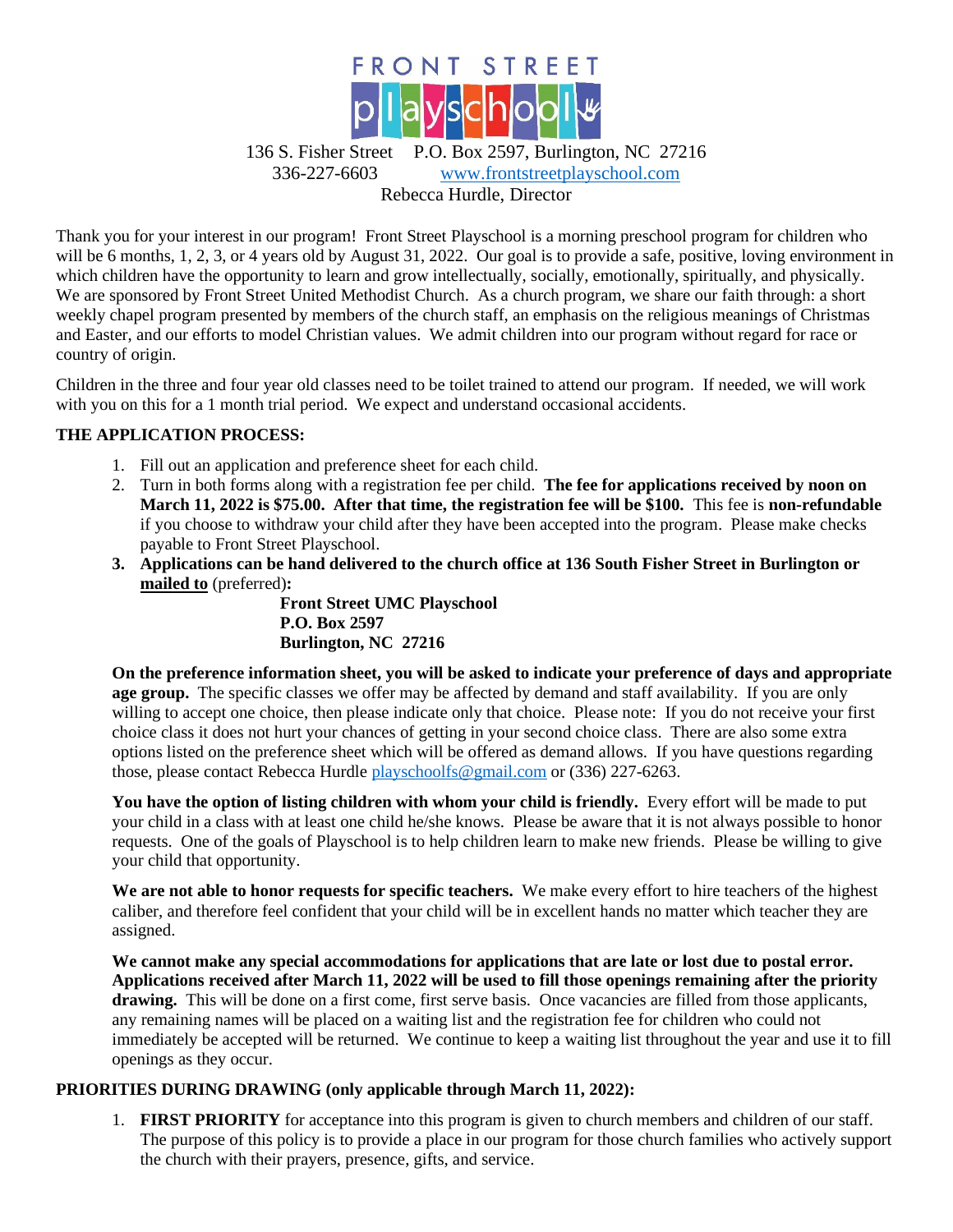- 2. **SECOND PRIORITY** is given to the students currently enrolled in our playschool. (Please note that children currently enrolled in our four year old classes, and are returning to our program for an additional year are accepted ahead of other currently enrolled children.)
- 3. **THIRD PRIORITY** goes to siblings of currently enrolled students.
- 4. **FOURTH PRIORITY** goes to those not currently affiliated. We are pleased to note that we are generally able to accept most unaffiliated students.

# **FEES & TUITION**

Please make all checks payable to Front Street UMC Playschool.

## **Registration Fees (must be submitted with application)**

If received by March 11, 2022: \$75.00 If received **after** March 11, 2022: \$100.00

If we are unable to place your child in our program, we will refund your registration fee; however, if for any reason you decide to withdraw your child after he/she has been accepted into the program, you will forfeit your registration fee.

#### **Monthly Tuition:**

| Infants – Mondays/Wednesday $(8:45 - 11:30)$<br>*children who are at least 6 months old by August 31, 2022                                                                                                                                                 | $$130.00$ per month                                               |
|------------------------------------------------------------------------------------------------------------------------------------------------------------------------------------------------------------------------------------------------------------|-------------------------------------------------------------------|
| Toddlers – 2 mornings a week $(8:45 - 11:30)$<br>Toddlers – 2 mornings a week + Fri. Playgroup $(8:45 - 11:30)$<br>Toddlers - attending both MW, TTh, and Fri Playgroup<br>$(8:45 - 11:30)$<br>*children who are at least 12 months old by August 31, 2022 | $$125.00$ per month<br>$$175.00$ per month<br>$$290.00$ per month |
| Twos – 2 mornings a week $(8:45 - 11:30)$<br>Twos $-2$ mornings a week + Fri. Playgroup $(8:45 - 11:30)$<br>Twos – attending both MW, TTh, and Fri Playgroup $(8:45 - 11:30)$<br>*children who are 2 years old by August 31, 2022                          | $$120.00$ per month<br>\$150.00 per month<br>$$270.00$ per month  |
| Threes $-$ TTh mornings (8:45 - 11:45)<br>Threes – MWF mornings $(8:45 - 11:45)$<br>Threes – attending both MWF and TH<br>*children who are 3 years old by August 31, 2022                                                                                 | $$120.00$ per month<br>$$150.00$ per month<br>\$270.00 per month  |
| Fours – MWF mornings $(8:45 - 12:00)$<br>Fours – 5 mornings a week $(8:45 - 12:00)$<br>*children who are 4 years old by August 31, 2022                                                                                                                    | $$150.00$ per month<br>$$210.00$ per month                        |

## **Supply/Snack Fee:**

Paid twice yearly, at the beginning of each semester, based on days enrolled. Supply/snack fee per semester will be:

2 days a week (infant, toddler, twos, and threes): \$35.00

3 days a week (toddler, twos, and threes): \$40.00

3 day four year olds: \$45.00

5 day four year olds: \$50.00

\*Toddlers, Twos and Threes attending more than one class pay the supply fee for both classes.

## **NOTIFICATION**

You will be notified by either mail or email, as to whether or not we were able to accept your child into our program. If we are not able to accept all applicants or provide them with their first choice of class, a waiting list will be maintained to be used in filling vacancies which may arise throughout the year.

If you have any questions or would like a tour of the facility, please contact Rebecca Hurdle at (336) 227-6263 from 9:00 a.m. to 2:00 p.m., Monday through Friday OR at [playschoolfs@gmail.com.](mailto:playschoolfs@gmail.com)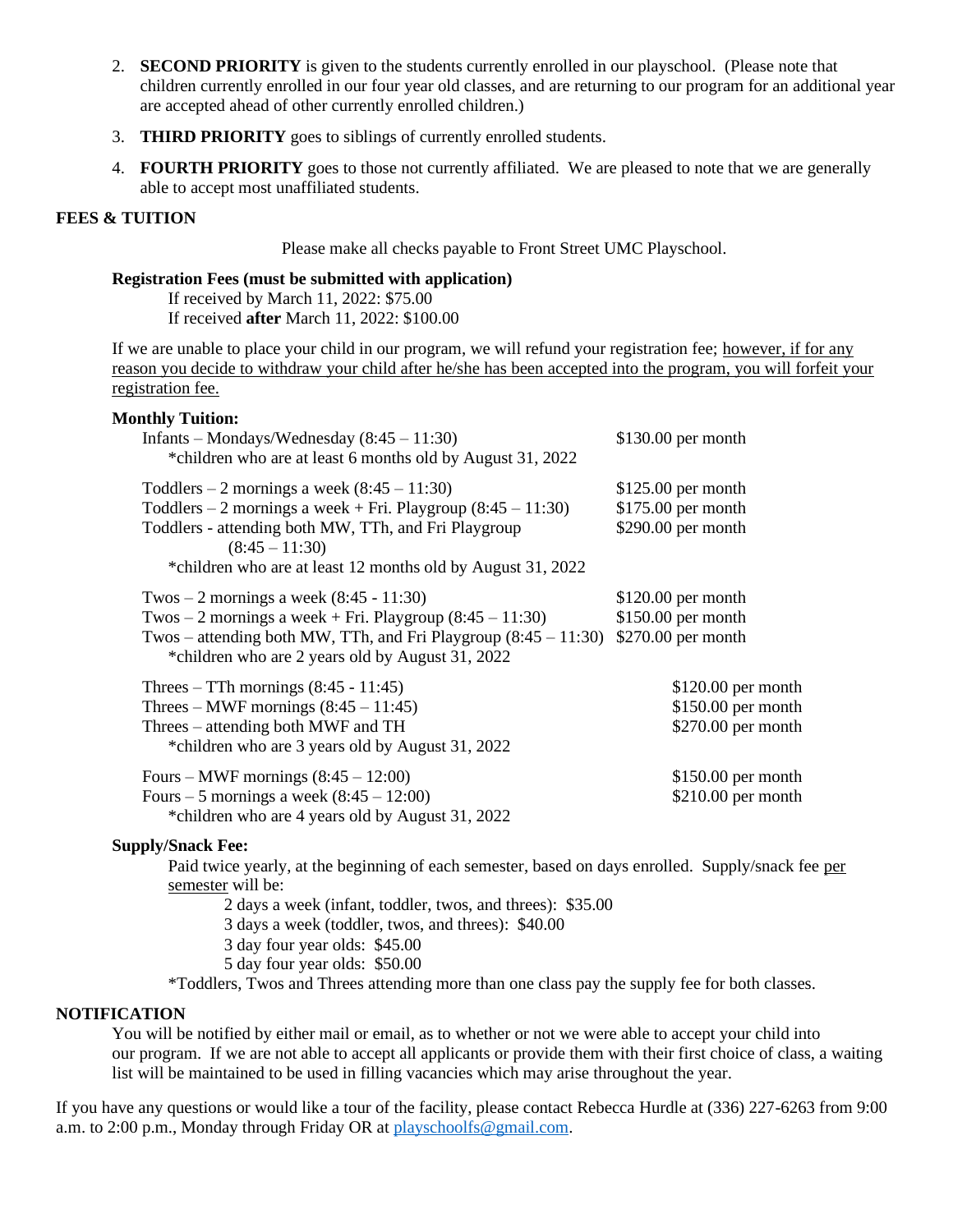# **Front Street UMC Playschool Preference Sheet**

| Child's Name:                                                                                                                                               |                                                  |                                     |
|-------------------------------------------------------------------------------------------------------------------------------------------------------------|--------------------------------------------------|-------------------------------------|
|                                                                                                                                                             |                                                  |                                     |
|                                                                                                                                                             |                                                  |                                     |
| Please circle your child's priority for enrollment:                                                                                                         |                                                  |                                     |
| Church member/PS staff                                                                                                                                      | Currently enrolled                               | Repeating a four's class            |
| Sibling of currently enrolled student                                                                                                                       | Currently unaffiliated                           |                                     |
| Indicate 1 <sup>st</sup> and 2 <sup>nd</sup> choices of class and days (birthday cut-off is August 31 <sup>st</sup> for each age group):<br>$\_$ Infant M/W |                                                  |                                     |
| Toddler M/W                                                                                                                                                 | Toddler T/Th                                     | - - Toddler Friday playgroup        |
| $\frac{1}{2}$ year old M/W                                                                                                                                  | $\frac{1}{2}$ year old T/Th                      | $\frac{1}{2}$ + 2s Friday playgroup |
| $\frac{1}{2}$ 3 year old M/W/F                                                                                                                              | $\frac{1}{2}$ 3 year old T/Th                    |                                     |
| 4 year old M/W/F                                                                                                                                            | $\frac{4 \text{ year old M-F (5 days/week)}}{2}$ |                                     |

\*Playgroup is only available to children enrolled in the MW or TTh toddler and twos classes.

If space is available after our initial enrollment is complete, children can be registered for two same age classes. If this does become possible, and you would like to register your child for two classes of the same age group, please indicate that by writing "both if available" beside your  $1<sup>st</sup>$  choice above.

Lunch Bunch is a program that is offered to currently enrolled three and four year olds to help extend their day and to begin practicing eating independently in preparation for kindergarten. This year, sign-ups for Lunch Bunch will go out monthly and will be offered at least one day a week. More information will be available at the beginning of the school year.

**We will try to place your child with at least one child they know. Please list the names of children with whom your child is friendly with:**